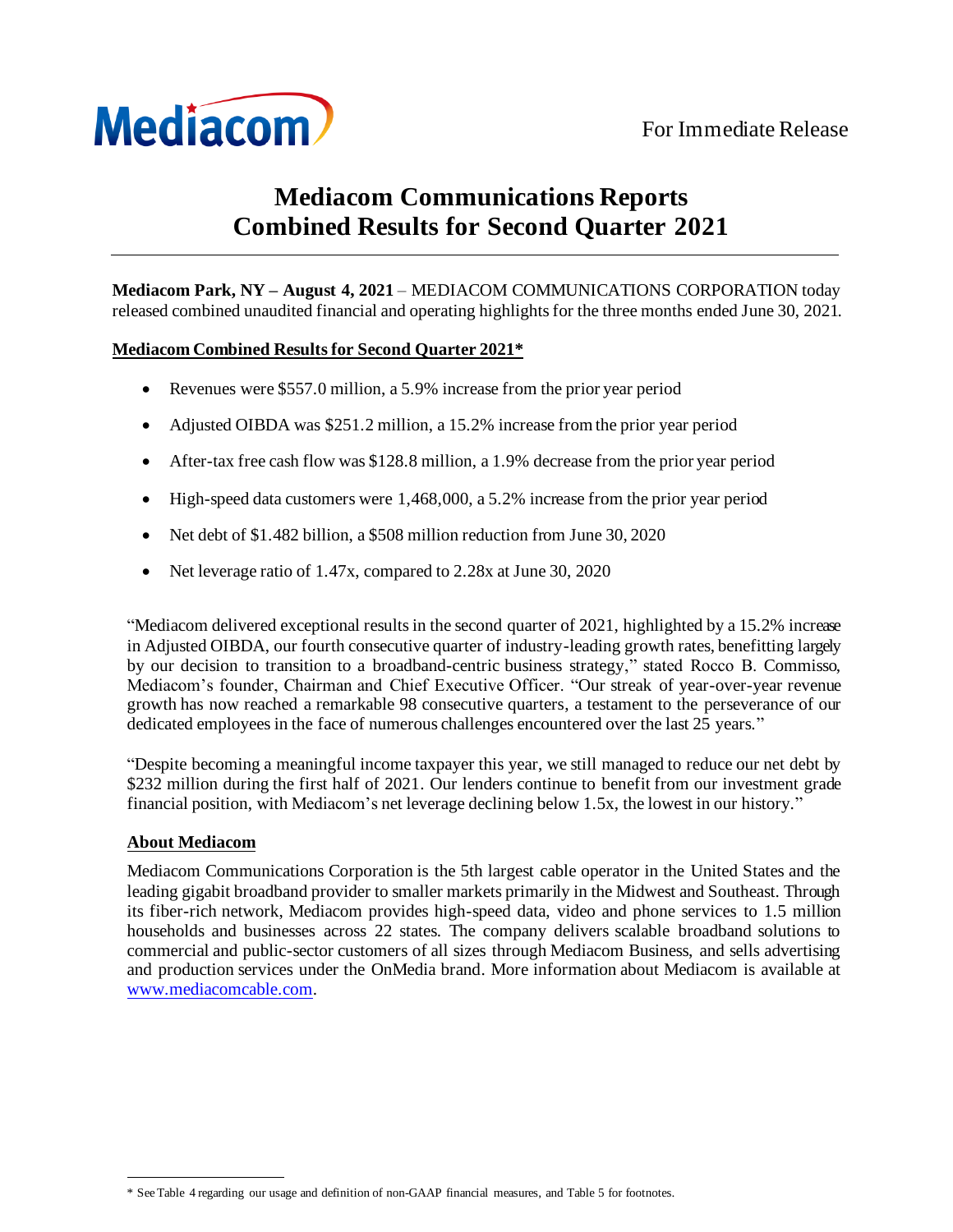## **TABLE 1\***

#### **Mediacom Communications Corporation Selected Combined Financial and Operating Data (Dollars in thousands, except per unit data) (Unaudited)**

|                                    | <b>Three Months Ended</b><br>June 30, 2021 |               |             |
|------------------------------------|--------------------------------------------|---------------|-------------|
|                                    | 2021                                       | 2020          | YoY% Change |
| High-speed data ("HSD")            | \$<br>268,585                              | \$<br>232,012 | 15.8%       |
| Video                              | 172,283                                    | 181,938       | $(5.3\%)$   |
| Phone                              | 28,450                                     | 29,546        | (3.7%)      |
| Business services                  | 77,857                                     | 74,010        | 5.2%        |
| Advertising                        | 9,830                                      | 8,301         | 18.4%       |
| <b>Total revenues</b>              | \$<br>557,005                              | \$<br>525,807 | 5.9%        |
| Service costs                      | (215, 877)                                 | (218, 333)    | $(1.1\%)$   |
| SG&A expenses                      | (75, 797)                                  | (78, 131)     | $(3.0\%)$   |
| Management fees                    | (15,000)                                   | (12,000)      | 25.0%       |
| OIBDA $^{(a)}$                     | \$<br>250,331                              | \$<br>217,343 | 15.2%       |
| Non-cash, share based compensation | 878                                        | 707           | 24.2%       |
| Adjusted OIBDA <sup>(a)</sup>      | \$<br>251,209                              | \$<br>218,050 | 15.2%       |
| Capital expenditures               | (81, 694)                                  | (74, 114)     | 10.2%       |
| Cash interest expense (a)          | (5,591)                                    | (8, 757)      | $(36.2\%)$  |
| Income taxes $(a)$                 | (35, 143)                                  | (3,927)       | NM          |
| After-tax free cash flow $(a)$     | 128,781                                    | 131,252       | $(1.9\%)$   |
| Adjusted OIBDA margin (b)          | 45.1%                                      | 41.5%         |             |

|                                           | June 30, 2021 |           | YoY% Change |  |  |
|-------------------------------------------|---------------|-----------|-------------|--|--|
| HSD customers                             | 1,468,000     | 1,396,000 | 5.2%        |  |  |
| Video customers                           | 611,000       | 676,000   | $(9.6\%)$   |  |  |
| Phone customers                           | 564,000       | 602,000   | $(6.3\%)$   |  |  |
| Primary service units ("PSUs")            | 2,643,000     | 2,674,000 | $(1.2\%)$   |  |  |
| HSD customer increases                    | 14.000        | 47,000    |             |  |  |
| Video customer declines                   | (15,000)      | (17,000)  |             |  |  |
| Phone customer declines                   | (10,000)      | (6,000)   |             |  |  |
| <b>Ouarterly PSU</b> (declines) increases | (11,000)      | 24,000    |             |  |  |

|                             | June 30, 2021                | June 30, 2020                |  |  |
|-----------------------------|------------------------------|------------------------------|--|--|
| Total debt (c)<br>Cash      | \$<br>1,515,000<br>(33, 404) | \$<br>2,025,000<br>(34, 971) |  |  |
| Net debt                    | \$<br>1,481,596              | \$<br>1,990,029              |  |  |
| Unused lines of credit (d)  | \$<br>694,055                | \$<br>715,043                |  |  |
| Net leverage ratio $(e)$    | 1.47x                        | 2.28x                        |  |  |
| Interest coverage ratio (f) | 44.93x                       | 24.90x                       |  |  |

\* See Table 4 regarding our usage and definitions of non-GAAP financial measures, and Table 5 for footnotes.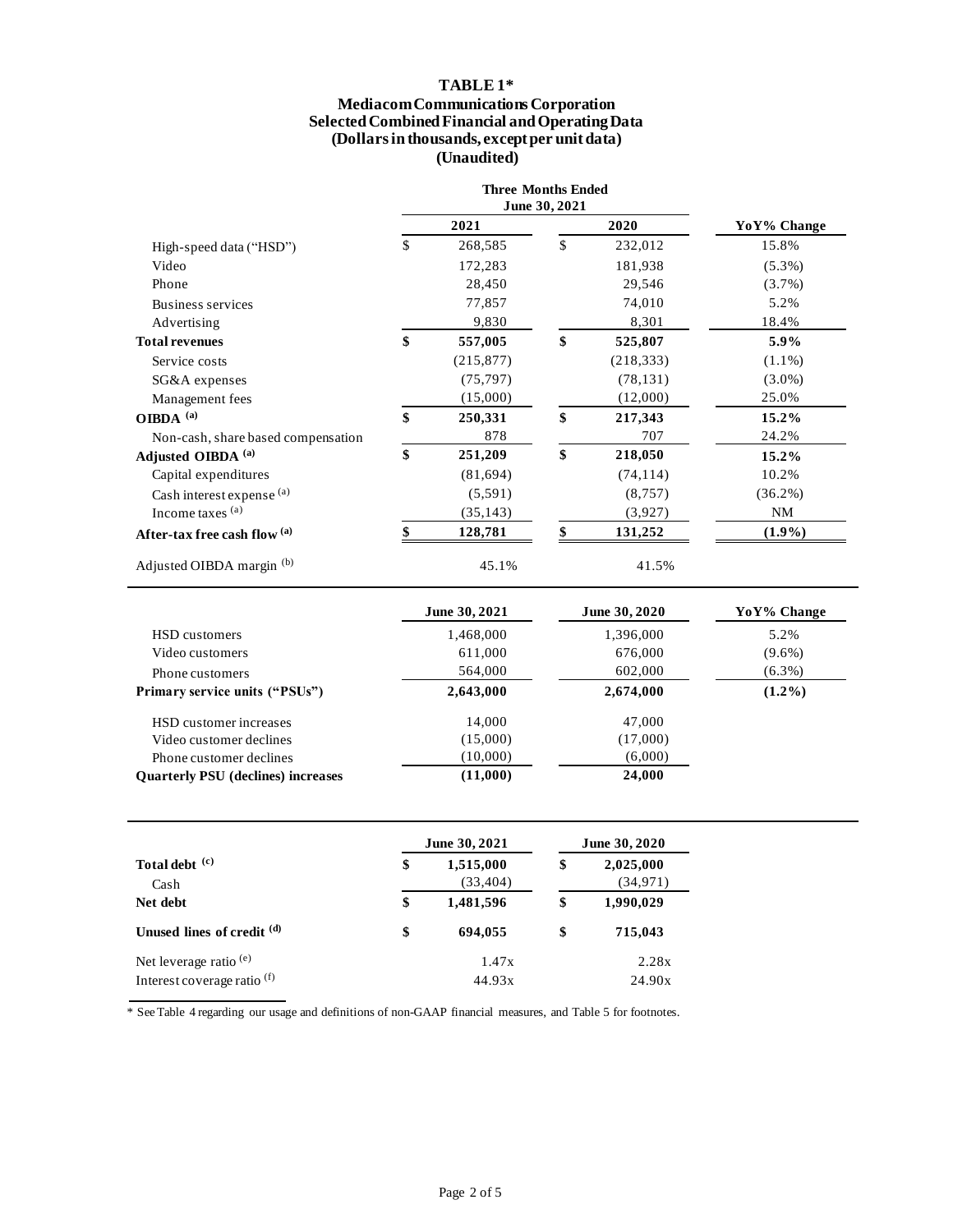## **TABLE 2\***

#### **Mediacom Communications Corporation Selected Combined Financial and Operating Data (Dollars in thousands, except per unit data) (Unaudited)**

|                                        | <b>Three Months Ended</b><br>June 30, 2021 |            |                               |            |              |                             |            |
|----------------------------------------|--------------------------------------------|------------|-------------------------------|------------|--------------|-----------------------------|------------|
|                                        | Mediacom<br><b>Broadband</b>               |            | Mediacom<br><b>LLC</b>        |            | Eliminations | Mediacom<br><b>Combined</b> |            |
| High-speed data ("HSD")                | \$                                         | 141,966    | $\mathbb{S}$                  | 126,619    |              | $\mathbb{S}$                | 268,585    |
| Video                                  |                                            | 91,764     |                               | 80,519     |              |                             | 172,283    |
| Phone                                  |                                            | 15,055     |                               | 13,395     |              |                             | 28,450     |
| <b>Business services</b>               |                                            | 46,639     |                               | 31,218     |              |                             | 77,857     |
| Advertising                            |                                            | 8,254      |                               | 1,576      |              |                             | 9,830      |
| <b>Total revenues</b>                  | \$                                         | 303,678    | \$                            | 253,327    |              | \$                          | 557,005    |
| Service costs                          |                                            | (114, 845) |                               | (101, 032) |              |                             | (215, 877) |
| SG&A expenses                          |                                            | (46, 148)  |                               | (29, 649)  |              |                             | (75, 797)  |
| Management fees                        |                                            | (9,000)    |                               | (6,000)    |              |                             | (15,000)   |
| OIBDA <sup>(a)</sup>                   | \$                                         | 133,685    | \$                            | 116,646    |              | \$                          | 250,331    |
| Investment income from affiliate       |                                            |            |                               | 4,500      | (4,500)      |                             |            |
| Non-cash share-based compensation      |                                            | 439        |                               | 439        |              |                             | 878        |
| Adjusted OIBDA <sup>(a)</sup>          | \$                                         | 134,124    | \$                            | 121,585    | (4,500)      | \$                          | 251,209    |
| Capital expenditures                   |                                            | (39, 652)  |                               | (42, 042)  |              |                             | (81, 694)  |
| Cash interest expense (a)              |                                            | (3,339)    |                               | (2, 252)   |              |                             | (5, 591)   |
| Income taxes (a)                       |                                            | (21, 119)  |                               | (14, 024)  |              |                             | (35, 143)  |
| Dividend to preferred members          |                                            | (4,500)    |                               |            | 4,500        |                             |            |
| After-tax free cash flow (a)           | \$                                         | 65,514     | \$                            | 63,267     |              |                             | 128,781    |
|                                        |                                            |            |                               |            |              |                             |            |
|                                        | Mediacom<br><b>Broadband</b>               |            | <b>Mediacom</b><br><b>LLC</b> |            |              | Mediacom<br><b>Combined</b> |            |
| HSD customers                          |                                            | 797,000    |                               | 671,000    |              |                             | 1,468,000  |
| Video customers                        |                                            | 332,000    |                               | 279,000    |              |                             | 611,000    |
| Phone customers                        |                                            | 307,000    |                               | 257,000    |              |                             | 564,000    |
| Primary service units ("PSUs")         |                                            | 1,436,000  |                               | 1,207,000  |              |                             | 2,643,000  |
| HSD customer increases                 |                                            | 6,000      |                               | 8,000      |              |                             | 14,000     |
| Video customer declines                |                                            | (9,000)    |                               | (6,000)    |              |                             | (15,000)   |
| Phone customer declines                |                                            | (6,000)    |                               | (4,000)    |              |                             | (10,000)   |
| <b>Quarterly PSU declines</b>          |                                            | (9,000)    |                               | (2,000)    |              |                             | (11,000)   |
|                                        | Mediacom<br><b>Broadband</b>               |            | Mediacom<br><b>LLC</b>        |            |              | Mediacom<br><b>Combined</b> |            |
| Total debt (c)                         | \$                                         | 892,188    | \$                            | 622,812    |              | \$                          | 1,515,000  |
| Cash                                   |                                            | (16, 234)  |                               | (17, 170)  |              |                             | (33, 404)  |
| Net debt                               | \$                                         | 875,954    | \$                            | 605,642    |              | \$                          | 1,481,596  |
| Unused lines of credit <sup>(d)</sup>  | \$                                         | 360,996    | \$                            | 333,059    |              | \$                          | 694,055    |
| Net leverage ratio <sup>(e)</sup>      |                                            | 1.63x      |                               | 1.25x      |              |                             | 1.47x      |
| Interest coverage ratio <sup>(f)</sup> |                                            | 40.17x     |                               | 53.99x     |              |                             | 48.93x     |

\* See Table 4 regarding our usage and definitions of non-GAAP financial measures, and Table 5 for footnotes.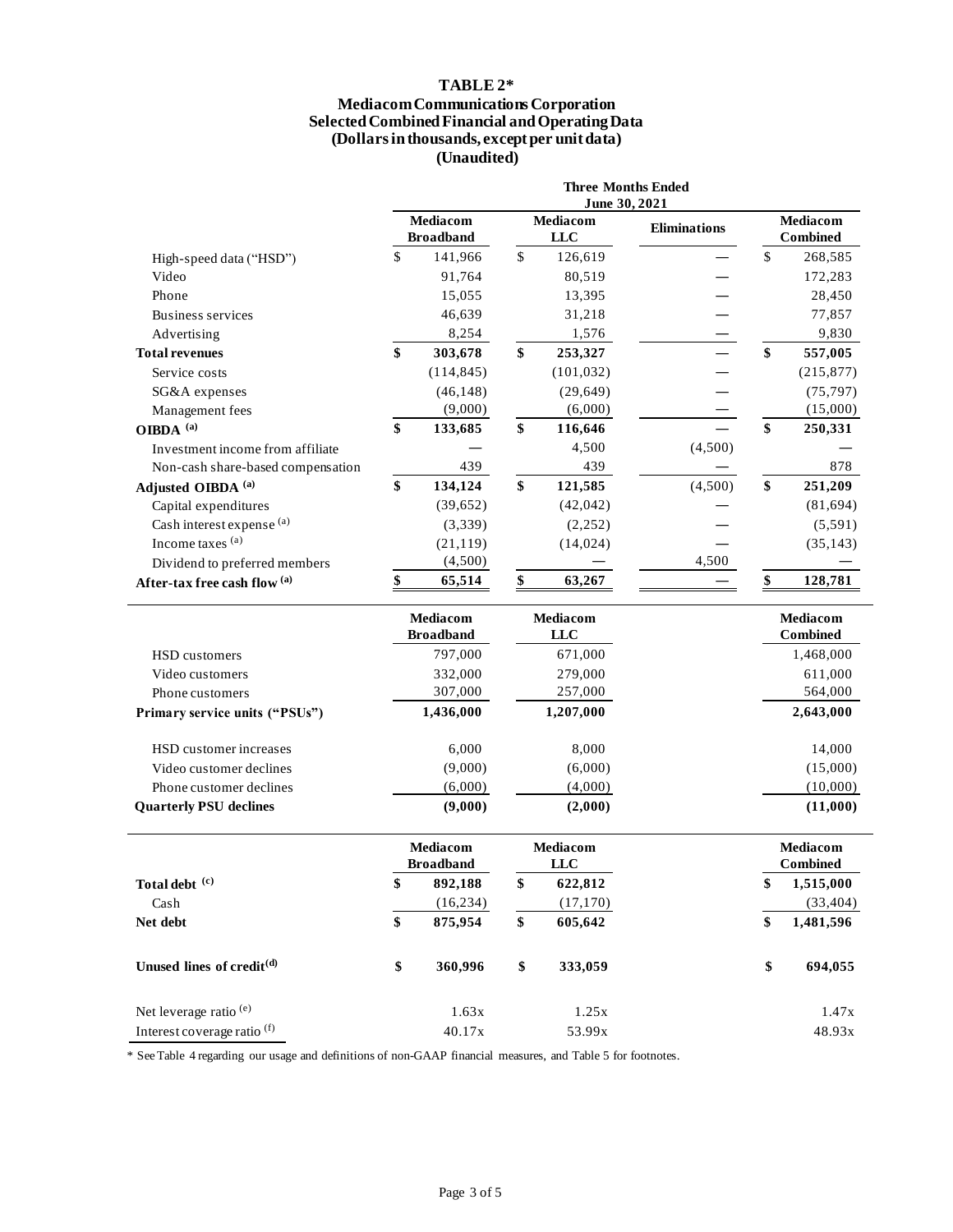## **TABLE 3\***

#### **Mediacom Communications Corporation Selected Combined Financial and Operating Data (Dollars in thousands, except per unit data) (Unaudited)**

|                                        | <b>Three Months Ended</b><br>June 30, 2020 |                                     |              |                               |                     |                                    |                             |
|----------------------------------------|--------------------------------------------|-------------------------------------|--------------|-------------------------------|---------------------|------------------------------------|-----------------------------|
|                                        |                                            | <b>Mediacom</b><br><b>Broadband</b> |              | Mediacom<br><b>LLC</b>        | <b>Eliminations</b> | <b>Mediacom</b><br><b>Combined</b> |                             |
| High-speed data ("HSD")                | \$                                         | 124,964                             | $\mathbb{S}$ | 107,048                       |                     | \$                                 | 232,012                     |
| Video                                  |                                            | 98,382                              |              | 83,556                        |                     |                                    | 181,938                     |
| Phone                                  |                                            | 15,887                              |              | 13,659                        |                     |                                    | 29,546                      |
| <b>Business services</b>               |                                            | 44,675                              |              | 29,335                        |                     |                                    | 74,010                      |
| Advertising                            |                                            | 7,149                               |              | 1,152                         |                     |                                    | 8,301                       |
| <b>Total revenues</b>                  | \$                                         | 291,057                             | \$           | 234,750                       |                     | \$                                 | 525,807                     |
| Service costs                          |                                            | (117, 934)                          |              | (100, 399)                    |                     |                                    | (218, 333)                  |
| SG&A expenses                          |                                            | (47, 808)                           |              | (30, 323)                     |                     |                                    | (78, 131)                   |
| Management fees                        |                                            | (7,200)                             |              | (4,800)                       |                     |                                    | (12,000)                    |
| OIBDA <sup>(a)</sup>                   | \$                                         | 118,115                             | \$           | 99,228                        |                     | \$                                 | 217,343                     |
| Investment income from affiliate       |                                            |                                     |              | 4,500                         | (4,500)             |                                    |                             |
| Non-cash share-based compensation      |                                            | 375                                 |              | 332                           |                     |                                    | 707                         |
| Adjusted OIBDA <sup>(a)</sup>          | \$                                         | 118,490                             | \$           | 104,060                       | (4,500)             | \$                                 | 218,050                     |
| Capital expenditures                   |                                            | (37, 855)                           |              | (36, 259)                     |                     |                                    | (74, 114)                   |
| Cash interest expense (a)              |                                            | (4,163)                             |              | (4,594)                       |                     |                                    | (8, 757)                    |
| Income taxes (a)                       |                                            | (2,861)                             |              | (1,066)                       |                     |                                    | (3,927)                     |
| Dividend to preferred members          |                                            | (4,500)                             |              |                               | 4,500               |                                    |                             |
| After-tax free cash flow (a)           | \$                                         | 69,111                              | \$           | 62,141                        |                     | \$                                 | 131,252                     |
|                                        |                                            |                                     |              |                               |                     |                                    |                             |
|                                        |                                            | Mediacom<br><b>Broadband</b>        |              | <b>Mediacom</b><br><b>LLC</b> |                     |                                    | Mediacom<br><b>Combined</b> |
| HSD customers                          |                                            | 767,000                             |              | 629,000                       |                     |                                    | 1,396,000                   |
| Video customers                        |                                            | 370,000                             |              | 306,000                       |                     |                                    | 676,000                     |
| Phone customers                        |                                            | 331,000                             |              | 271,000                       |                     |                                    | 602,000                     |
| Primary service units ("PSUs")         |                                            | 1,468,000                           |              | 1,206,000                     |                     |                                    | 2,674,000                   |
| HSD customer increases                 |                                            | 24,000                              |              | 23,000                        |                     |                                    | 47,000                      |
| Video customer declines                |                                            | (10,000)                            |              | (7,000)                       |                     |                                    | (17,000)                    |
| Phone customer declines                |                                            | (4,000)                             |              | (2,000)                       |                     |                                    | (6,000)                     |
| <b>Quarterly PSU increases</b>         |                                            | 10,000                              |              | 14,000                        |                     |                                    | 24,000                      |
|                                        |                                            | Mediacom<br><b>Broadband</b>        |              | Mediacom<br>LLC               |                     | Mediacom<br><b>Combined</b>        |                             |
| Total debt (c)                         | \$                                         | 931,438                             | \$           | 1,093,563                     |                     | \$                                 | 2,025,000                   |
| Cash                                   |                                            | (16,020)                            |              | (18,951)                      |                     |                                    | (34, 971)                   |
| Net debt                               | \$                                         | 915,418                             | \$           | 1,074,612                     |                     | \$                                 | 1,990,029                   |
| Unused lines of credit <sup>(d)</sup>  | \$                                         | 352,846                             | \$           | 362,197                       |                     | \$                                 | 715,043                     |
| Net leverage ratio <sup>(e)</sup>      |                                            | 1.93x                               |              | 2.58x                         |                     |                                    | 2.28x                       |
| Interest coverage ratio <sup>(f)</sup> |                                            | 28.46x                              |              | 22.65x                        |                     |                                    | 24.90x                      |

\* See Table 4 regarding our usage and definitions of non-GAAP financial measures, and Table 5 for footnotes.

Due to rounding of Mediacom Broadband and Mediacom LLC results, slight differences may exist with actual Mediacom Combined results.